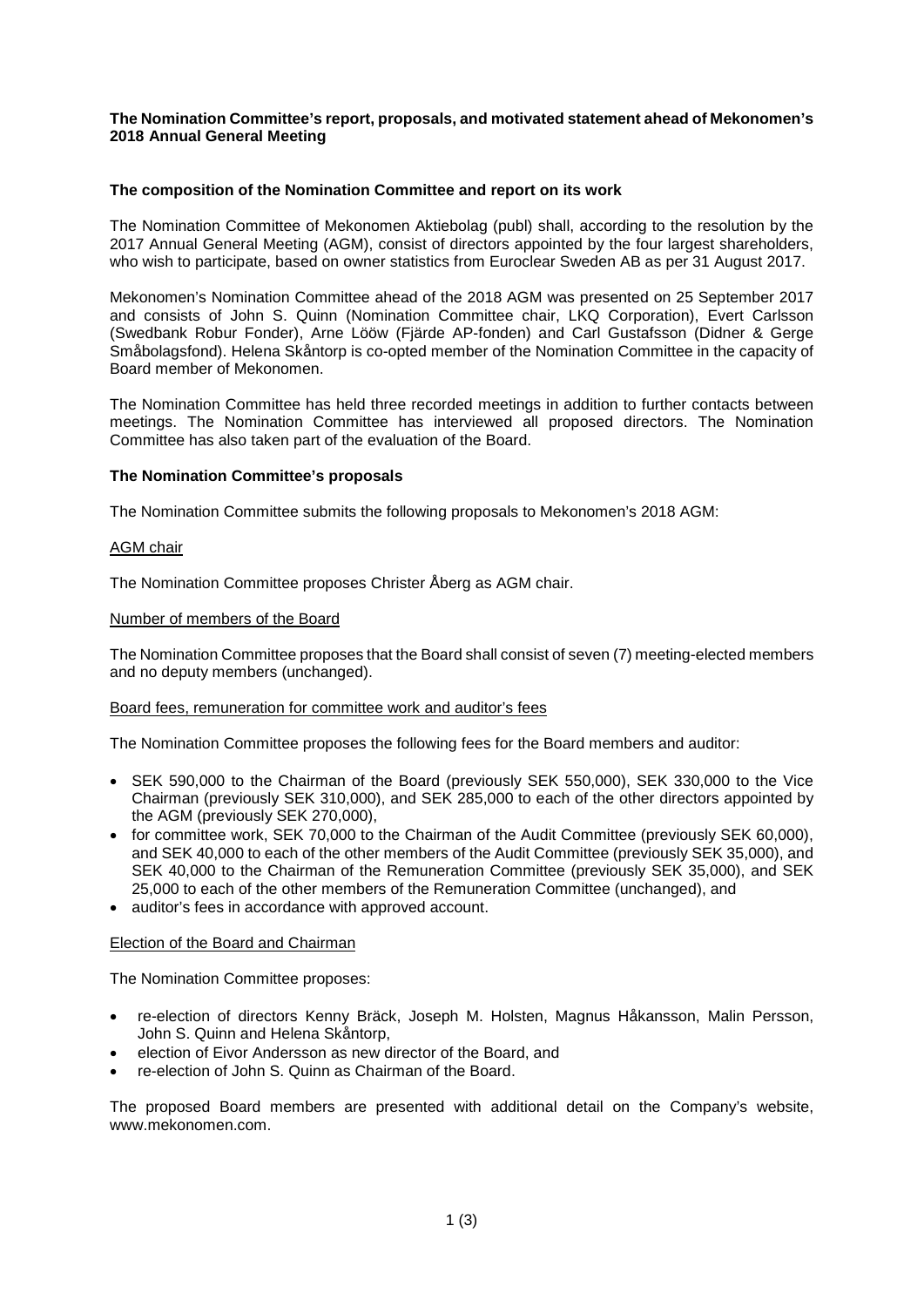# Election of auditor

The Nomination Committee proposes re-election of the auditing firm PricewaterhouseCoopers AB as the Company's auditor for the period until the end of the 2019 AGM. The auditing firm has informed the Company that Lennart Danielsson will continue as the auditor in charge, if re-elected. The proposal is in accordance with the Audit Committee's recommendation.

### Instruction for the Nomination Committee

The Nomination Committee proposes that the 2018 AGM adopts the following instruction for the Nomination Committee´s composition and work to be valid until the general meeting decides otherwise.

- Mekonomen shall have a Nomination Committee consisting of four directors. The four largest shareholders of Mekonomen shall be contacted by the Board of Directors based on the record provided by Euroclear Sweden AB on the registered shareholders of the Company as of the last banking day of August. Each of the four largest shareholders shall be entitled to appoint one member each. Should any of the four largest shareholders abstain from its right to appoint a member to the Nomination Committee, the right to appoint such member shall transfer to the subsequent largest shareholder. The Chairman of the Nomination Committee shall, unless its members agree otherwise, be the member appointed by the largest shareholder. The Nomination Committee's composition shall be publicly announced by Mekonomen as soon as the Nomination Committee has been appointed.
- The Nomination Committee's mandate period runs until a new Nomination Committee has been appointed. If a member of the Nomination Committee leaves the committee before its assignment has been completed or if a material change occurs in the ownership structure after the appointment of the Nomination Committee, the Nomination Committee's composition shall be changed in accordance with the above procedure. Deadline for changes in the composition of the Nomination Committee is three months before the Annual General Meeting. A shareholder who has appointed a member to the Nomination Committee is always entitled to replace such member or appoint a new member should its member leave the assignment. Changes in the Nomination Committee's composition shall be publicly announced on Mekonomen's website.
- The Nomination Committee is tasked with submitting recommendations for the following ahead of the Annual General Meeting: a) chairman to preside over the Annual General Meeting, b) the number of directors and deputy directors, c) directors' and auditor's fees, and any special fees for committee work, d) Chairman and other directors of the Board, e) auditors, and f) changes to the instruction for the Nomination Committee, if any.
- The Nomination Committee shall in connection with its assignment fulfil the duties which, according to the Swedish Code of Corporate Governance, are incumbent upon Mekonomen's nominating process, and at the request of the Nomination Committee, Mekonomen shall provide personnel resources, such as a secretarial function for the committee, to facilitate its work. Fees will not be paid to the members of the Nomination Committee. However, where needed, Mekonomen shall bear reasonable costs for external consultants which are deemed by the Nomination Committee to be necessary for the committee to fulfil its assignment.

# **The Nomination Committee's motivated statement regarding its proposals for election of directors**

The Nomination Committee has, in its work, applied rule 4.1 of the Swedish Corporate Governance Code as its diversity policy.

The Nomination Committee considers that the current Board is well functioning and that its composition is appropriate for the Company. Apart from Christer Åberg who has declined re-election, the Nomination Committee therefore proposes re-election of the directors Kenny Bräck, Joseph M. Holsten, Magnus Håkansson, Malin Persson, John S. Quinn and Helena Skåntorp. In addition, the Nomination Committee proposes election of Eivor Andersson as director of the Board.